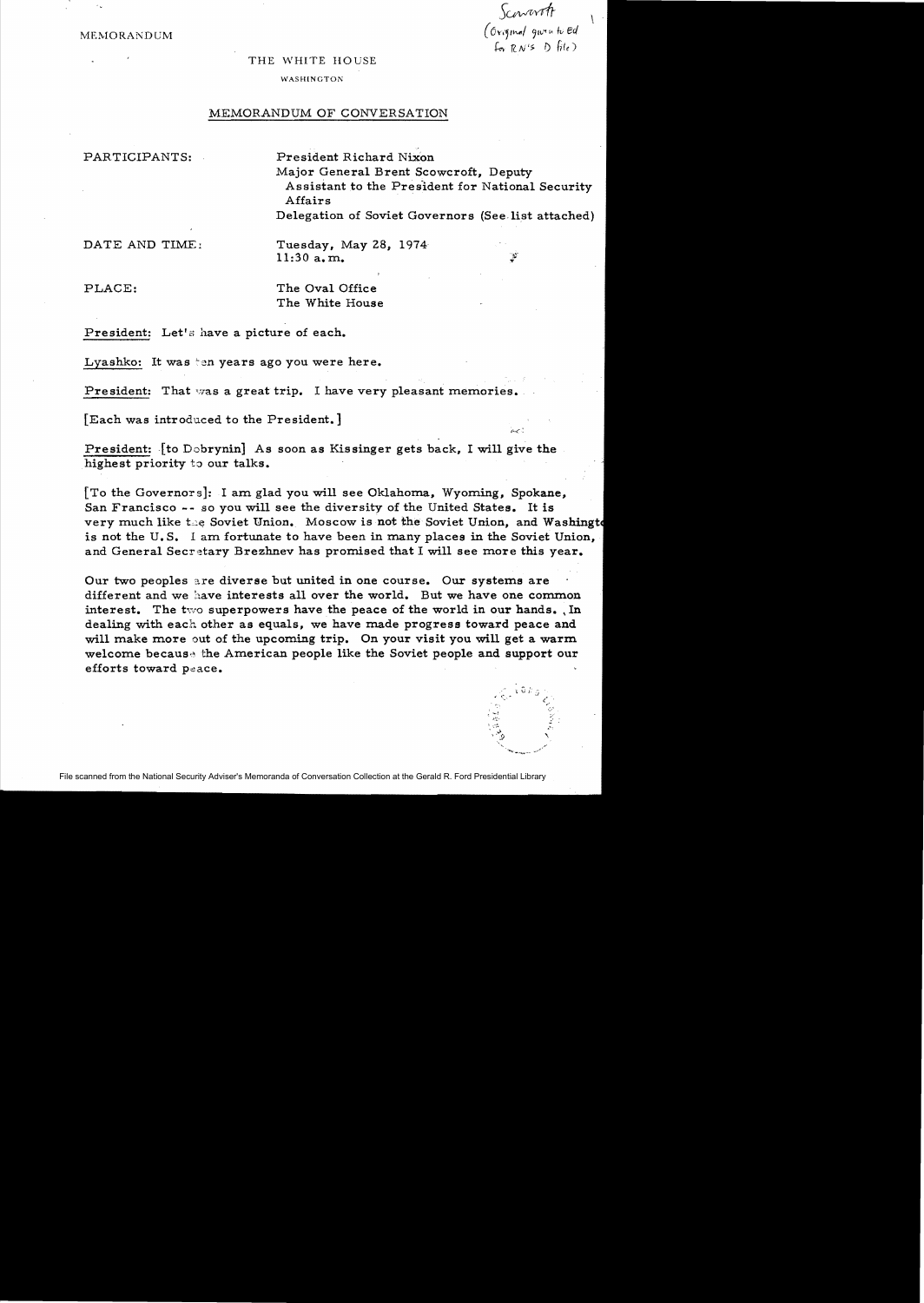Lyashko: Thanks for your greetings and your invitation to visit your country. We were invited by the National Conference of Governors. We are convinced we do have the possibility to sgrengthen our ties as laid down in the agreement on contacts which you and General Secretary Brezhnev signed. Your Parliamentary group came to Moscow and now we are here. We will be glad to see and hear about your country. As you put it so well, understanding between our peoples will contribute to better relations and to peace and understanding in the world. Our delegation will serve this great course. It is a tight schedule and we will do our best to carry out the program, following the goal to better relations between our countries.

When you visited, you told me you had a Golden Gate, and so do we. Then you said Kiev was destroyed and rose from the ashes, and also San Francisco. The reasons were entirely different. Here it was the forces of nature; we had very serious war. Our peoples and government must do all possible so that a war of destruction won't happen in the future. When we get to San Francisco, we must see the Golden Gate. I am sure we will love it like the other cities. As we meet with American governors and meet with the people, this will contribute to peace and understanding in the world.

President: I visited the Soviet Union in 1967 as a private citizen. I went to Alma-Ata. I went to the market one morning'. No one recognized me, but suddenly a man came up and said, "You are former Vice President Nixon. I know you are now a private citizen, but when you return, tell the- American people the Soviet people want peace with,the American people. I met an American soldier at the Elbe at the end of the war. I said I like the American people and he said he liked the Soviet people." There is much symbolism there. We did much together in the war and now we must do much in peace.

Lyashko: We know lyou are preparing for another visit to the Soviet Union. Your visit will serve the causes already outlined in General Secretary Brezhnev's visit here and your previous visit. Great strides have been made in understanding and in political and cultural ties.

President: The press wants a picture. Let's walk in the Rose Garden. My daughter was married here two years ago.

[They walk in the Rose Garden]

'.

President: We can grow apples here. They are used for jelly.

Lyashko: In our country also.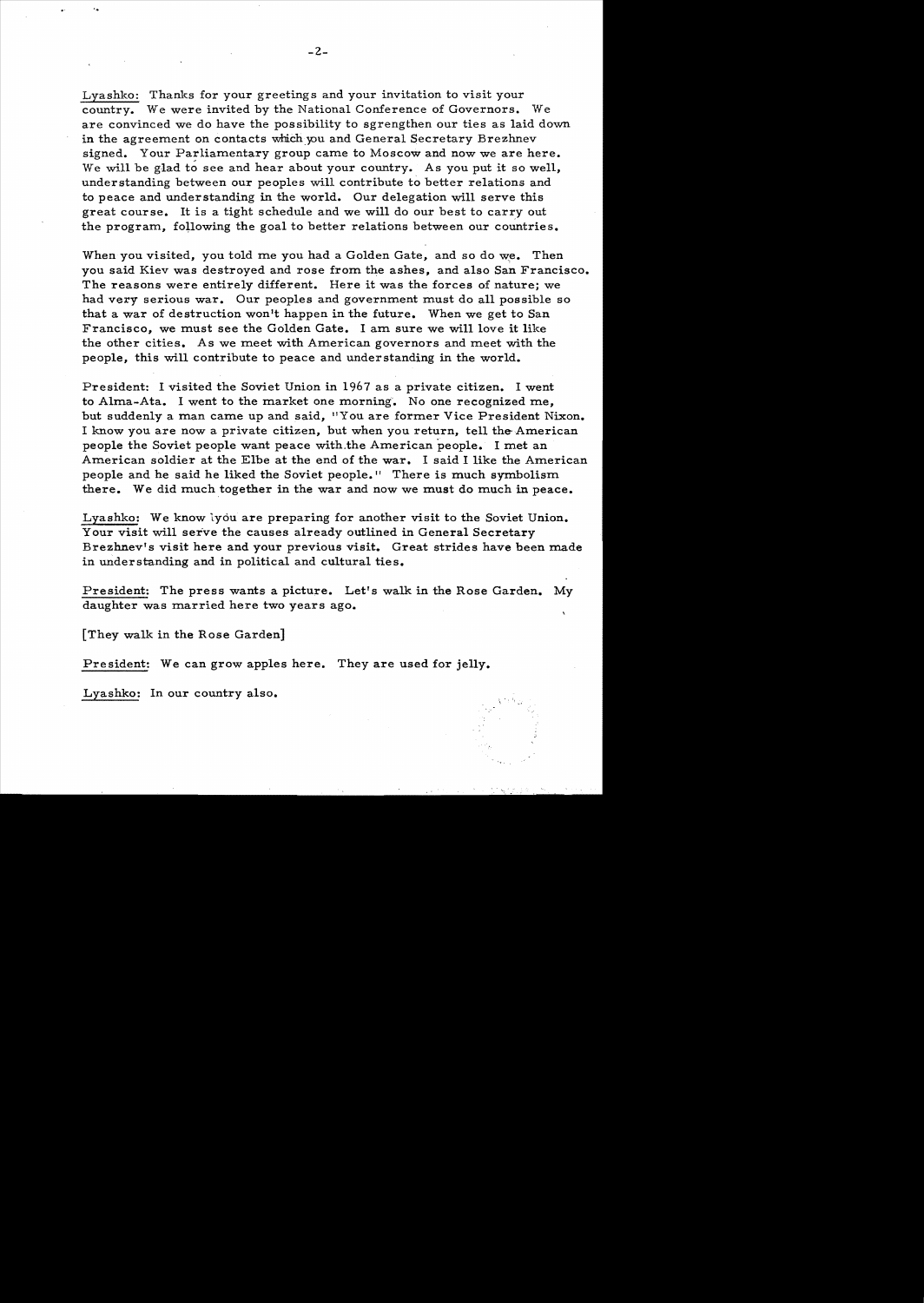President: That is a magnolia. Each President plants a tree. This one was planted by Andrew Jackson **--** 125 years ago. You history goes back much farther than ours.

Lyashko: in the Ukraine we have a tree that is 700 years old.

President: I'm sorry you can't see the sequoia. They are the oldest things in the world. There is a sequoia I planted.

Lyashko: you remember three girls in Kiev at dinner playing the strings?  $"When friendship fades away . . . "$ 

 $\mathcal{O}(\sqrt{c^2})$  )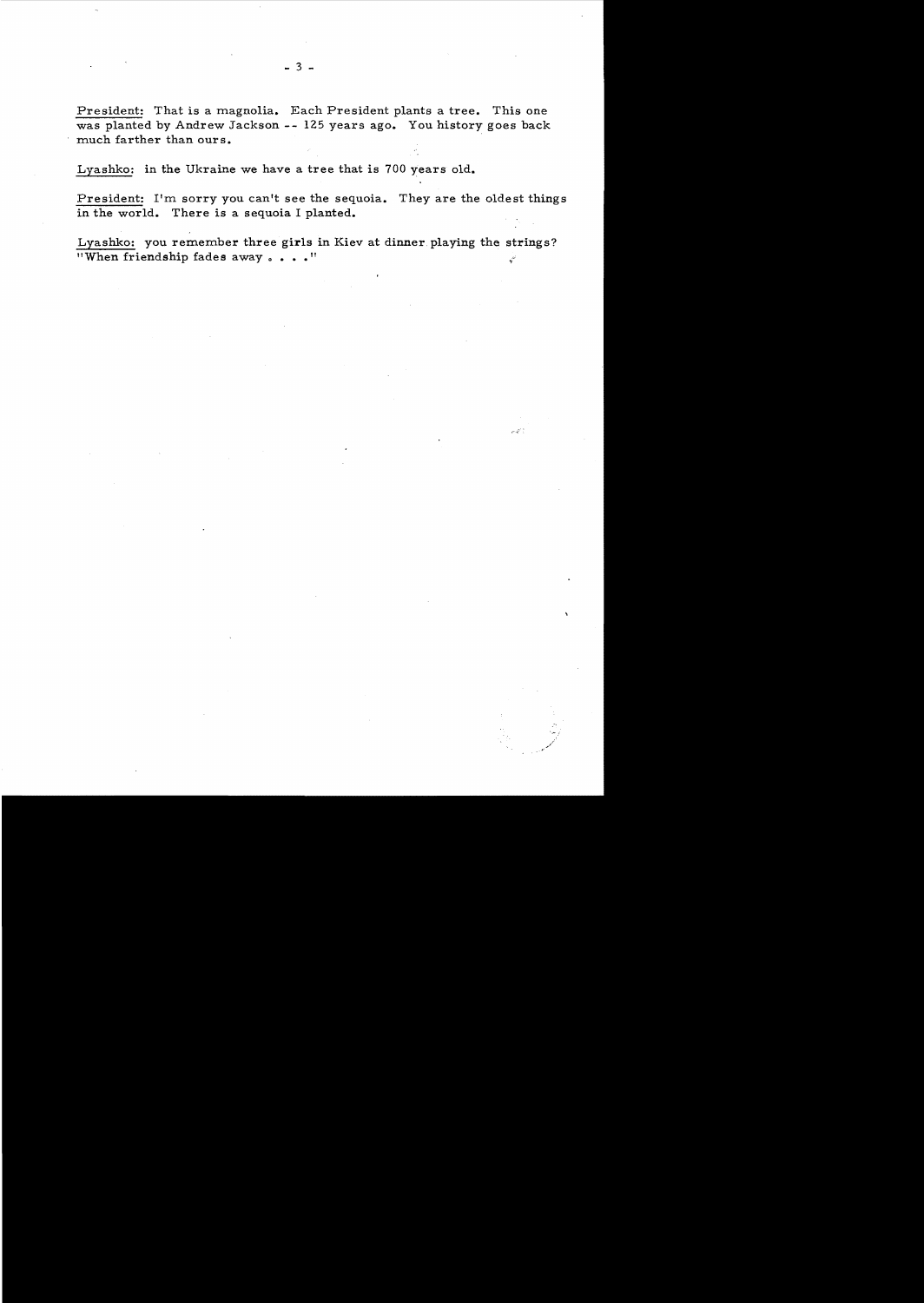## SOVIET GOVERNORS

- A. P. Lyashko, Head of Delegation -- Chairman, Council of Ministers of Ukranian Soviet Socialist Republic
- A. M. Kalashnikov, Deputy Chairman, Council of Ministers of Russian Soviet Federative Socialist Republic
- G. I. Usmanov, Chairman, Council of Ministers of the Tartar Autonomous Soviet Socialist Republic
- N. T. Kozlov, Chairman, Executive Committee Moscow Region Soviet of Peoples' Deputies
- N. F. Aksenov, Chairman, Executive Committee Altay Area Soviet of Peoples' Deputies
- L. N. Kuznetsov, Chairman, Executive Committee Tyumen Region Soviet of Peoples' Deputies
- A. K. Dzhulmukhamedov, Chairman, Executive Committee Tselinograd Region Soviet of Peoples Deputies
- K. V. Matyushevskiy Chairman, Executive Committee Brest Region Soviet of Peoples' Deputies

Ambassador Dobrynin

化四元烷基

Valentin Kamenev, Soviet Interpreter

# U. S.

Charles Byrley, Director, National Governors' Conference

Charles G. Whitmire, National Governors' Conference

Cyril Muromcew, U. S. Interpreter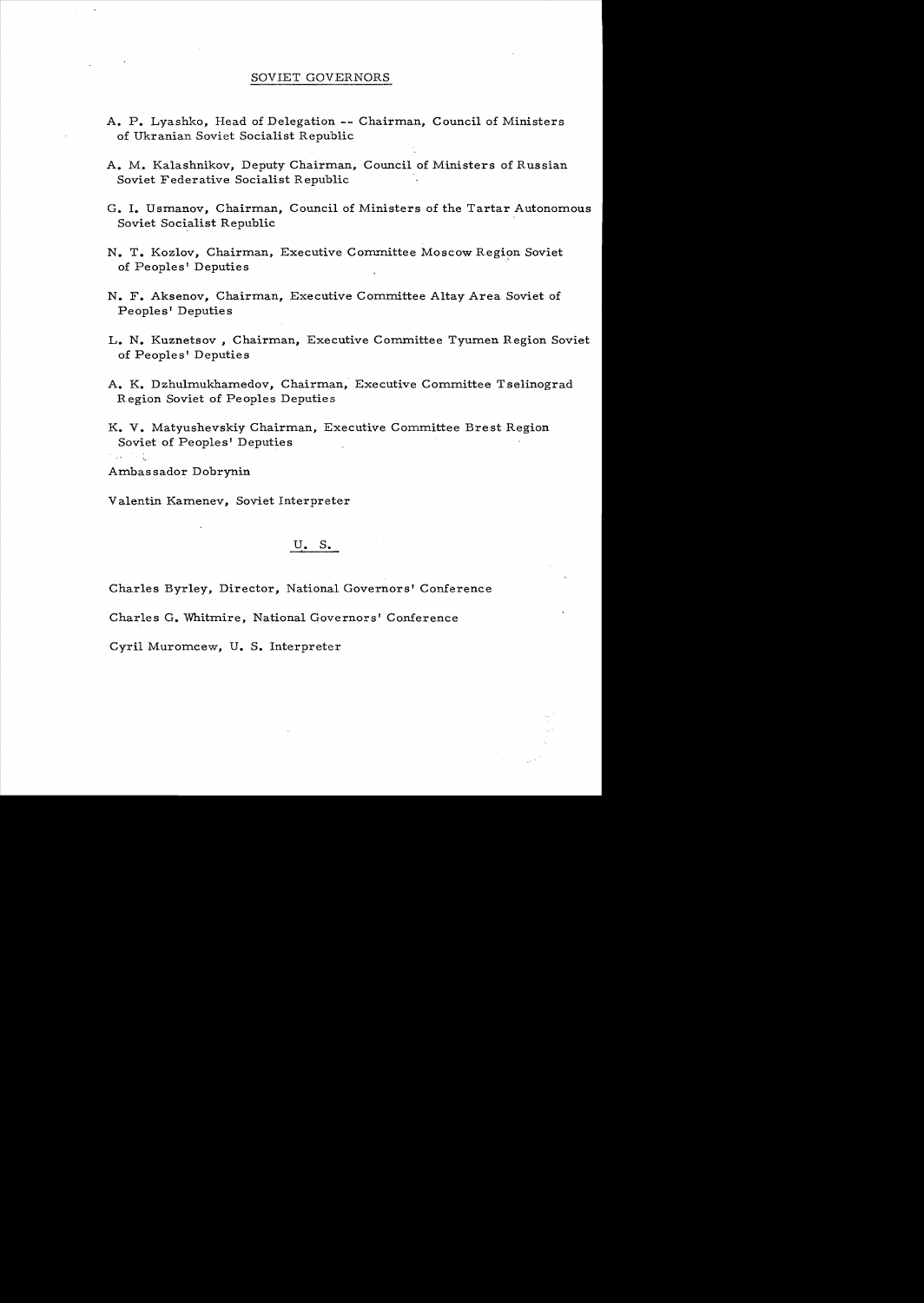Sor Gavernous 28 May 24 / 2 Lett have petundeuch Le Ro - Tucyens appennent plus her Russin  $K$ croca River alma ata Tymules - Schien While cit 8900<br>Burlokussin - Formoge status of Beet (southed)<br>Altai Gibrica) P ces son os K quite mon, higher prints Glad you will see Okla, Wye, Perkon, 55 ocoupart US. Danne faturats to have Our 2 perphs are downed but could in one campe, One systems are dif, + we have metruels allance und best me hour ( who watered. The 2 superposites breve pere of wordt in me hands de would peop travel places well work mons la diguerre top. On your depotes Tementes for pereting & were ann emily.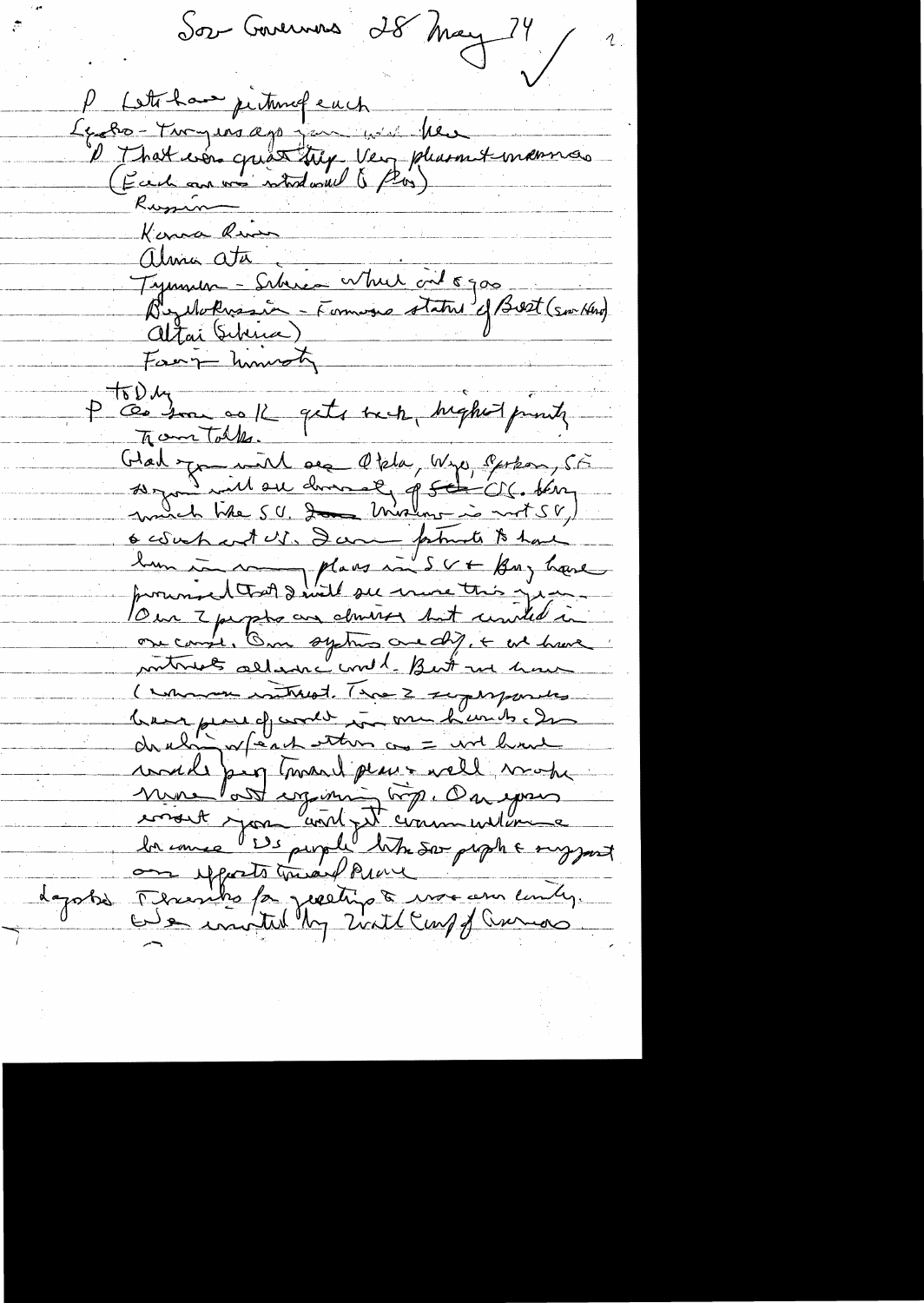We communed we do have passibility & strength me très de besid dans en in againsist en contacts you - 6 signal, Partinternty going e mois avec deu Will be glat au à com Debitter relations à la prince à invitandant me world. One depotion will sure this great cause, It is tight schola + we will de on hast to ciany out prog, following goat to better relations bet in commities. comme montal, you Told me jour track, balder cato, a so de ene. They you sind Rrason vier entre et dif. Dere faces gratene; ment de all possibles com of destruiter event mot se colla Cath enter de me un mill bite lave tt accorder entire, as us met cut Ul grounds mutal papp, this end Suisselon S d'in 67 en point cit, dans 7 L Olyn Str, I wont to market on monig to an newyorged me hat sultently a ma come up a soit you former vp 14 increde busser rue mont private cette que prophe Dent pouce ces/compressés & mot ses<br>said de béhal son c'époque de voir. De son de l'établise de voir de voir